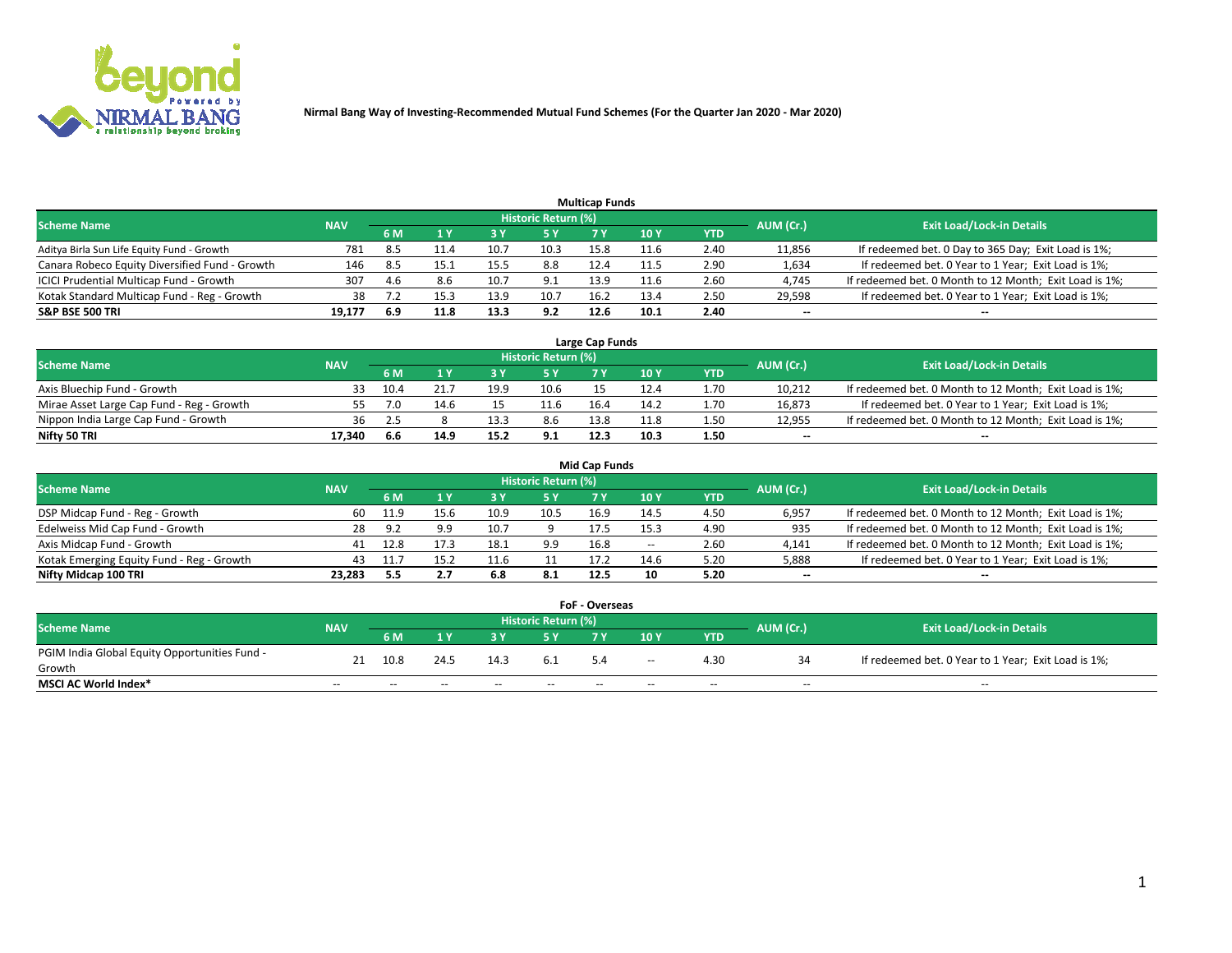

| Large & Midcap                                   |            |      |      |      |                     |      |      |      |                          |                                                     |  |  |  |  |
|--------------------------------------------------|------------|------|------|------|---------------------|------|------|------|--------------------------|-----------------------------------------------------|--|--|--|--|
| <b>Scheme Name</b>                               | <b>NAV</b> |      |      |      | Historic Return (%) |      |      |      | AUM (Cr.)                | <b>Exit Load/Lock-in Details</b>                    |  |  |  |  |
|                                                  |            | 6 M  |      |      | 5 Y                 |      | 10Y  | YTD. |                          |                                                     |  |  |  |  |
| Canara Robeco Emerging Equities - Growth         | 100        | -8.6 | 12.6 | 13.7 | 11.8                | 20.3 |      | 3.60 | 5,339                    | If redeemed bet. 0 Year to 1 Year; Exit Load is 1%; |  |  |  |  |
| Invesco India Growth Opportunities Fund - Growth |            | 10.4 |      |      | 10.6                |      | 12.4 | 2.50 | 2,239                    | If redeemed bet. 0 Year to 1 Year; Exit Load is 1%; |  |  |  |  |
| Principal Emerging Bluechip Fund - Growth        | 111        | 9.6  |      | 11.8 | 10.9                | 18.3 | 14.3 | 3.20 | 2.117                    | If redeemed bet. 0 Year to 1 Year; Exit Load is 1%; |  |  |  |  |
| NIFTY Large Midcap 250 TRI                       | 7.658      |      | 10   | 12.8 | 9.9                 |      |      | 3.20 | $\overline{\phantom{a}}$ | $- -$                                               |  |  |  |  |

| <b>Focused Funds</b>             |            |             |      |      |                     |      |       |      |           |                                                        |  |  |  |
|----------------------------------|------------|-------------|------|------|---------------------|------|-------|------|-----------|--------------------------------------------------------|--|--|--|
| <b>Scheme Name</b>               | <b>NAV</b> |             |      |      | Historic Return (%) |      |       |      |           | <b>Exit Load/Lock-in Details</b>                       |  |  |  |
|                                  |            | <b>6 M</b>  |      |      |                     |      | 10 Y  | YTD  | AUM (Cr.) |                                                        |  |  |  |
| Axis Focused 25 Fund - Growth    |            |             |      | 18.1 | 12.7                | 14.9 | $- -$ | 2.00 | 9.110     | If redeemed bet. 0 Month to 12 Month; Exit Load is 1%; |  |  |  |
| SBI Focused Equity Fund - Growth | 157        | $Q \Lambda$ | 20.2 |      |                     | 14.4 | 16.4  | 2.20 | 6.924     | If redeemed bet. 0 Year to 1 Year; Exit Load is 1%;    |  |  |  |
| <b>S&amp;P BSE 500 TRI</b>       | 19.177     | 6.9         | 11.8 | 13.3 | 9.2                 | 12.6 | 10.1  | 2.40 | $\sim$    | $- -$                                                  |  |  |  |

| <b>Small Cap Funds</b>                         |            |      |        |                     |      |        |        |      |           |                                                     |  |  |  |  |
|------------------------------------------------|------------|------|--------|---------------------|------|--------|--------|------|-----------|-----------------------------------------------------|--|--|--|--|
| <b>Scheme Name</b>                             | <b>NAV</b> |      |        | Historic Return (%) |      |        |        |      | AUM (Cr.) | <b>Exit Load/Lock-in Details</b>                    |  |  |  |  |
|                                                |            | 6 M  |        | 3Y                  | 5 Y  | 7 Y    | 10Y    | YTD  |           |                                                     |  |  |  |  |
| Franklin India Smaller Companies Fund - Growth | 52         |      | $-0.8$ | 4.3                 | 6.8  | 17.2   | 14.5   | 5.10 | 6,929     | If redeemed bet. 0 Year to 1 Year; Exit Load is 1%; |  |  |  |  |
| HDFC Small Cap Fund - Growth                   | 41         | -1.1 | $-4.7$ |                     | 9.2  | 14.3   | 11.5   | 5.60 | 9,233     | If redeemed bet. 0 Year to 1 Year; Exit Load is 1%; |  |  |  |  |
| L&T Emerging Businesses Fund - Reg - Growth    | 24         | -4.2 | $-1.3$ | 9.6                 | 10.9 | $\sim$ | $\sim$ | 5.80 | 5,941     | If redeemed bet. 0 Year to 1 Year; Exit Load is 1%; |  |  |  |  |
| SBI Small Cap Fund - Growth                    | 56         | 10.6 | 11.8   | 14.9                | 13.7 | 23.2   | 17.6   | 4.10 | 3,156     | If redeemed bet. 0 Year to 1 Year; Exit Load is 1%; |  |  |  |  |
| Nifty Smallcap 100 TRI                         | 7.702      | 4.6  | $-1.8$ |                     | 4.1  | 8.7    | 6.6    | 7.50 | $\sim$    | $- -$                                               |  |  |  |  |

## **ELSS Schemes (Tax Saving u/s 80-C)**

| <b>Scheme Name</b>                           | <b>NAV</b> |      |      | <b>Historic Return (%)</b> |           |            |      | AUM (Cr.) | <b>Exit Load/Lock-in Details</b> |       |
|----------------------------------------------|------------|------|------|----------------------------|-----------|------------|------|-----------|----------------------------------|-------|
|                                              |            | 6 M  | 1 Y  | 3 Y                        | <b>5Y</b> | <b>7 Y</b> | 10Y  | YTD       |                                  |       |
| Aditya Birla Sun Life Tax Relief 96 - Growth | 33         |      |      | 12.3                       | 9.4       | 15.6       | 11.6 | 2.00      | 10,029                           | Nil   |
| Axis Long Term Equity Fund - Growth          | 50         | 10.6 |      | 17.6                       | 10.8      | 19         | 17.5 | 2.00      | 21,473                           | Nil   |
| Canara Robeco Equity Tax Saver Fund - Growth | 70         | -6.9 | 12.9 | 14.2                       | 8.4       | 12.9       | 12.1 | 2.30      | 1,005                            | Nil   |
| Invesco India Tax Plan - Growth              | 55         | 8.9  | 12.3 | 13.2                       | 9.9       | 15.5       | 13.4 | 2.30      | 988                              | Nil   |
| Mirae Asset Tax Saver Fund - Reg - Growth    | 20         |      |      | 17.6                       | $-$       | $-$        |      | 3.00      | 3,066                            | Nil   |
| <b>S&amp;P BSE 200 TRI</b>                   | 6,202      | 6.9  | 12.7 | 14                         | 9.4       | 12.7       | 10.3 | 2.00      | $\sim$                           | $- -$ |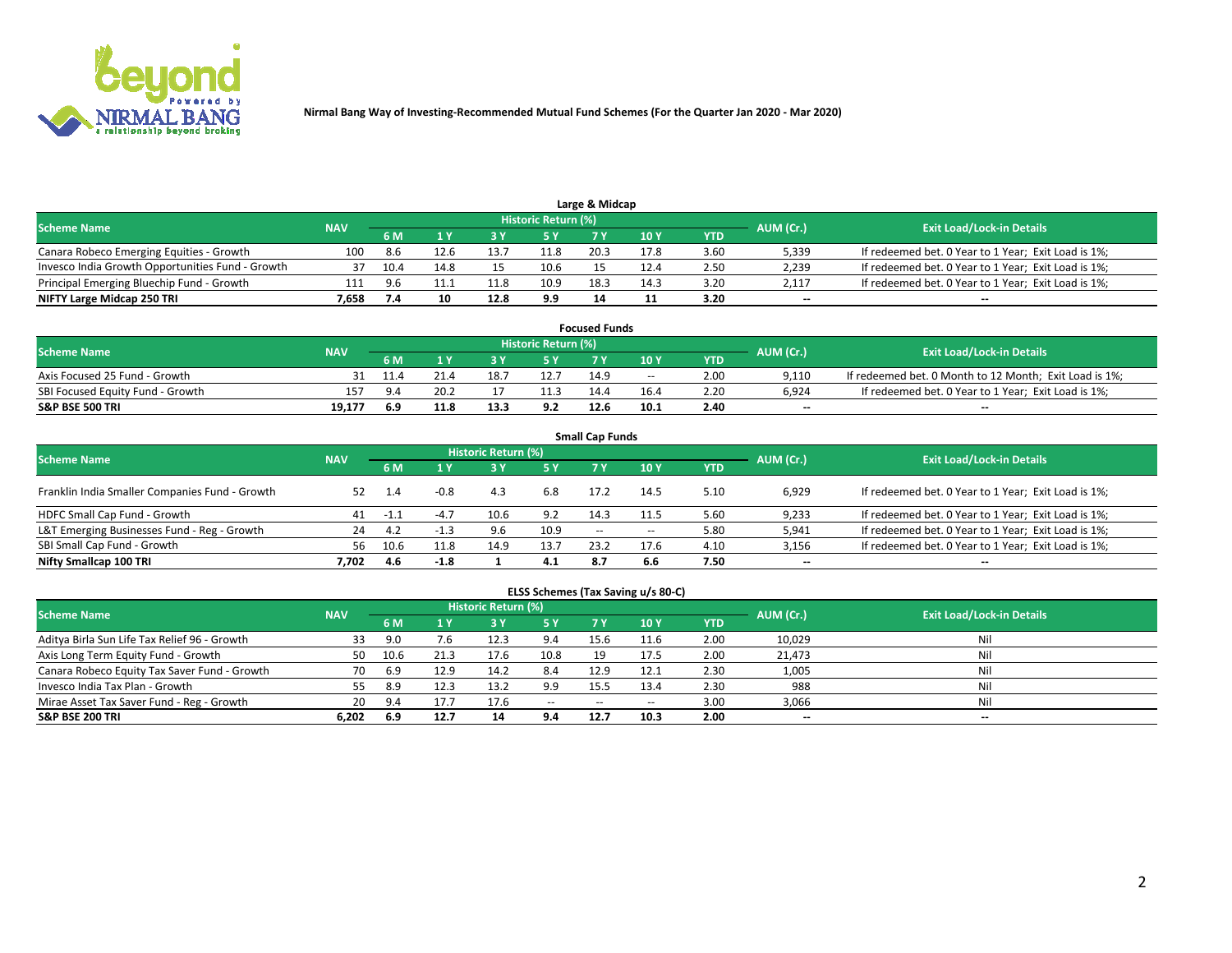

| <b>Contra/Value Fund</b>                  |            |      |      |                     |      |      |      |      |           |                                                     |  |  |  |  |
|-------------------------------------------|------------|------|------|---------------------|------|------|------|------|-----------|-----------------------------------------------------|--|--|--|--|
| <b>Scheme Name</b>                        | <b>NAV</b> |      |      | Historic Return (%) |      |      |      |      | AUM (Cr.) | <b>Exit Load/Lock-in Details</b>                    |  |  |  |  |
|                                           |            | 6 M  |      |                     | 5 Y  | 7 Y  | 10Y  | YTD  |           |                                                     |  |  |  |  |
| Kotak India EQ Contra Fund - Reg - Growth |            | -8.3 |      | 15.1                | 9.6  | 13.2 | 10.8 | 2.90 | 882       | If redeemed bet. 0 Year to 1 Year; Exit Load is 1%; |  |  |  |  |
| Invesco India Contra Fund - Growth        |            |      | 9.8  | 13.9                | 10.7 | 16.2 | 12.5 | 3.20 | 4,596     | If redeemed bet. 0 Year to 1 Year; Exit Load is 1%; |  |  |  |  |
| UTI Value Opportunities Fund - Growth     | 66         | 9.3  |      | 11.5                | 6.1  | 10.9 | 10.5 | 2.70 | 4,560     | If redeemed bet. 0 Year to 1 Year; Exit Load is 1%; |  |  |  |  |
| Nippon India Value Fund - Growth          |            | 3.8  |      |                     |      | 12.4 | 10.2 | 2.20 | 3,133     | If redeemed bet. 0 Year to 1 Year; Exit Load is 1%; |  |  |  |  |
| <b>S&amp;P BSE 500 TRI</b>                | 19.177     | 6.9  | 11.8 | 13.3                | 9.2  | 12.6 | 10.1 | 2.40 | $\sim$    | $- -$                                               |  |  |  |  |

| Sector/Thematic                                                           |            |      |      |                     |           |       |                          |            |                          |                                                        |  |  |  |  |
|---------------------------------------------------------------------------|------------|------|------|---------------------|-----------|-------|--------------------------|------------|--------------------------|--------------------------------------------------------|--|--|--|--|
| <b>Scheme Name</b>                                                        | <b>NAV</b> |      |      | Historic Return (%) |           |       |                          |            | AUM (Cr.)                | <b>Exit Load/Lock-in Details</b>                       |  |  |  |  |
|                                                                           |            | 6 M  | 1 Y  | 73 Y                | <b>5Y</b> | 7 Y   | 10Y                      | <b>YTD</b> |                          |                                                        |  |  |  |  |
| Canara Robeco Consumer Trends Fund - Reg -<br>Growth                      | 43         | 12.3 | 15.4 | 16.6                | 11.3      | 15    | 14.8                     | 2.30       | 374                      | If redeemed bet. 0 Year to 1 Year; Exit Load is 1%;    |  |  |  |  |
| Mirae Asset Great Consumer Fund - Growth                                  | 39         | 14.6 | 13.6 | 18.7                | 12.3      | 16.2  | $\overline{\phantom{a}}$ | 3.90       | 961                      | If redeemed bet. 0 Year to 1 Year; Exit Load is 1%;    |  |  |  |  |
| ICICI Prudential Technology Fund - Growth                                 | 61         |      | 2.8  | 15.8                | 7.6       | 16.3  | 15.2                     | 4.50       | 409                      | If redeemed bet. 0 Day to 15 Day; Exit Load is 1%;     |  |  |  |  |
| Nippon India Pharma Fund - Growth                                         | 155        | 8.1  | 1.9  | 5.3                 | 4.1       | 12.4  | 13.4                     | 2.20       | 2,417                    | If redeemed bet. 0 Year to 1 Year; Exit Load is 1%;    |  |  |  |  |
| BNP Paribas India Consumption Fund - Reg - Growth                         | 13         | 14.7 | 22.5 | $- -$               | $- -$     | $- -$ | $- -$                    | 3.30       | 467                      | If redeemed bet. 0 Month to 12 Month; Exit Load is 1%; |  |  |  |  |
| ICICI Prudential Banking and Financial Services Fund -<br>Retail - Growth | 71         | 5.1  | 15.2 | 16.8                | 13.2      | 17.4  | 17.2                     | 2.10       | 3,592                    | If redeemed bet. 0 Day to 15 Day; Exit Load is 1%;     |  |  |  |  |
| <b>S&amp;P BSE 500 TRI</b>                                                | 19.177     | 6.9  | 11.8 | 13.3                | 9.2       | 12.6  | 10.1                     | 2.40       | $\overline{\phantom{a}}$ | $\overline{\phantom{a}}$                               |  |  |  |  |

| <b>Dynamic Asset Allocation Funds</b>                      |            |     |      |                     |        |       |       |            |           |                                                          |  |  |  |  |
|------------------------------------------------------------|------------|-----|------|---------------------|--------|-------|-------|------------|-----------|----------------------------------------------------------|--|--|--|--|
| <b>Scheme Name</b>                                         | <b>NAV</b> |     |      | Historic Return (%) |        |       |       |            | AUM (Cr.) | <b>Exit Load/Lock-in Details</b>                         |  |  |  |  |
|                                                            |            | 6 M | 1 Y  | 73 Y                | 5 Y    |       | 10Y   | <b>YTD</b> |           |                                                          |  |  |  |  |
| ICICI Prudential Balanced Advantage Fund - Reg -<br>Growth | 39         |     | 12.1 | 10.3                | 9.1    | 12    | 12    | 1.10       | 28,528    | If redeemed bet. 0 Year to 1 Year; Exit Load is 1%;      |  |  |  |  |
| Invesco India Dynamic Equity Fund - Growth                 | 30         | 3.6 | 9.5  | 9.4                 | 7.9    | 11.7  | 10    | 0.60       | 893       | If redeemed bet. 0 Month to 3 Month; Exit Load is 0.25%; |  |  |  |  |
| Nippon India Balanced Advantage Fund - Growth              | 96         | 3.7 | 9.1  | 10.5                | 7.7    | 11.2  | 10.3  | 1.30       | 2,694     | If redeemed bet. 0 Month to 12 Month; Exit Load is 1%;   |  |  |  |  |
| HDFC Balanced Advantage Fund - Growth                      | 204        | 0.3 | 7.5  | 11.7                | 8.6    | 11.3  | 10.6  | 1.10       | 44,498    | If redeemed bet. 0 Year to 1 Year; Exit Load is 1%;      |  |  |  |  |
| SBI Dynamic Asset Allocation Fund - Reg - Growth           | 14         | 4.9 | 6.7  | 10.3                | $\sim$ | $- -$ | $- -$ | 1.20       | 677       | If redeemed bet. 0 Month to 12 Month; Exit Load is 1%;   |  |  |  |  |
| NIFTY 50 Hybrid Composite Debt 65:35 Index                 | 10,674     | 5.3 | 13.7 | 12.4                | 8.9    | 11    | 9.8   | 1.20       | --        | --                                                       |  |  |  |  |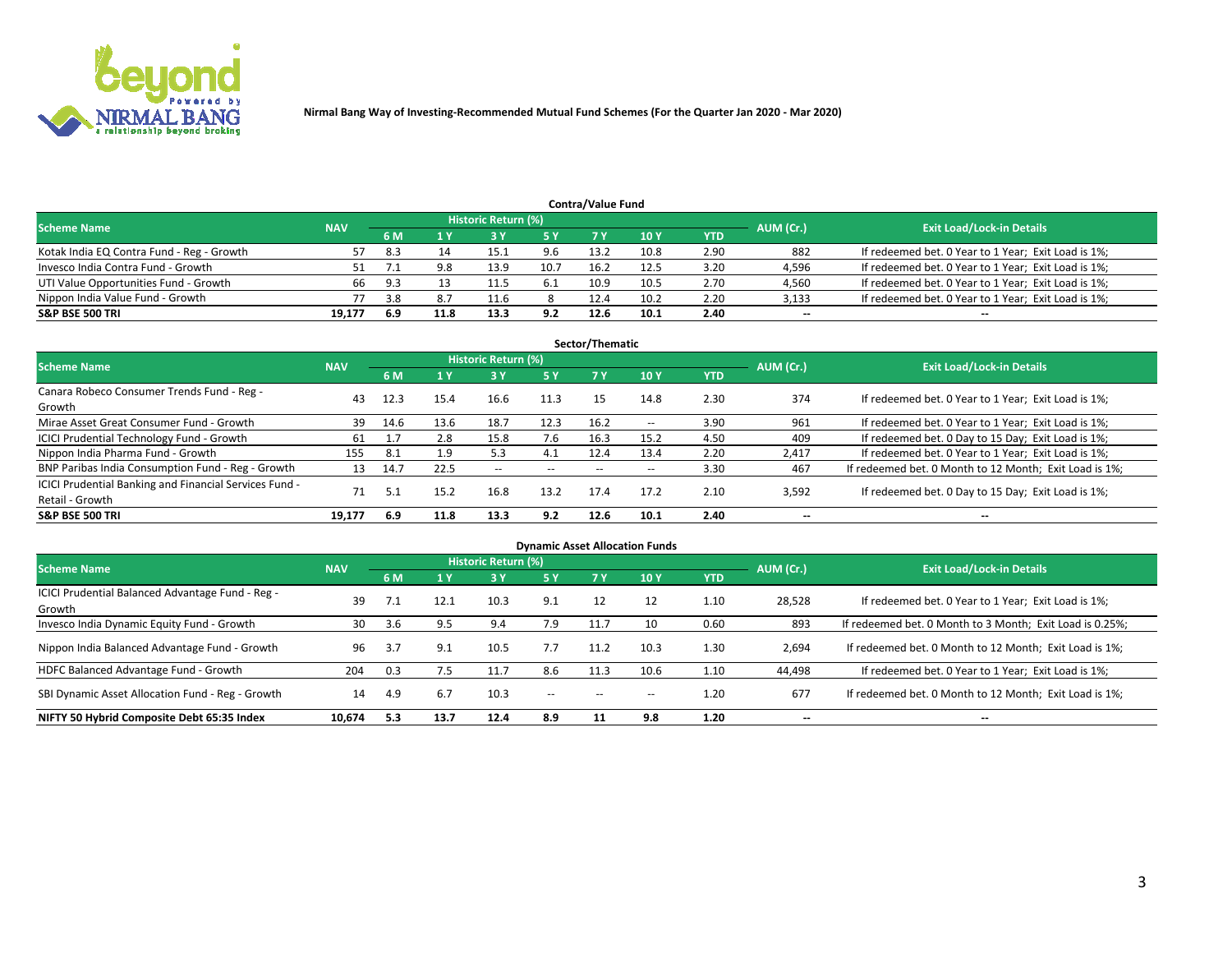

| <b>Hybrid Aggressive</b>                                                                                        |        |     |      |      |          |                          |       |      |                          |                                                        |  |  |  |  |
|-----------------------------------------------------------------------------------------------------------------|--------|-----|------|------|----------|--------------------------|-------|------|--------------------------|--------------------------------------------------------|--|--|--|--|
| <b>Historic Return (%)</b><br><b>Exit Load/Lock-in Details</b><br>AUM (Cr.)<br><b>Scheme Name</b><br><b>NAV</b> |        |     |      |      |          |                          |       |      |                          |                                                        |  |  |  |  |
|                                                                                                                 |        | 6 M |      |      |          |                          | 10Y   | YTD  |                          |                                                        |  |  |  |  |
| ICICI Prudential Equity & Debt Fund - Growth                                                                    | 142    |     | 10.6 | 9.6  | 9.1      | 13.9                     | 13.3  | 1.60 | 23,073                   | If redeemed bet. 0 Year to 1 Year; Exit Load is 1%;    |  |  |  |  |
| Mirae Asset Hybrid - Equity Fund - Reg - Growth                                                                 | 16     |     | 13.5 | 12.6 | $\sim$   | $\overline{\phantom{m}}$ | $- -$ | 1.40 | 3,190                    | If redeemed bet. 0 Year to 1 Year; Exit Load is 1%;    |  |  |  |  |
| SBI Equity Hybrid Fund - Growth                                                                                 | 148    |     | .5.7 |      | <b>۰</b> | 14.4                     | 11.7  | 1.60 | 31,620                   | If redeemed bet. 0 Month to 12 Month; Exit Load is 1%; |  |  |  |  |
| Canara Robeco Equity Hybrid Fund - Growth                                                                       | 172    |     | 13.8 | 11.8 |          | 13.2                     | 12.1  | 2.10 | 2,824                    | If redeemed bet. 0 Year to 1 Year; Exit Load is 1%;    |  |  |  |  |
| NIFTY 50 Hybrid Composite Debt 65:35 Index                                                                      | 10,674 | 5.3 | 13.7 | 12.4 | 8.9      |                          | 9.8   | 1.20 | $\overline{\phantom{a}}$ | $- -$                                                  |  |  |  |  |

|                                            |            |           |                                  |     |     | <b>Arbitrage Fund</b> |      |        |                                                          |
|--------------------------------------------|------------|-----------|----------------------------------|-----|-----|-----------------------|------|--------|----------------------------------------------------------|
| Scheme Name                                | <b>NAV</b> | AUM (Cr.) | <b>Exit Load/Lock-in Details</b> |     |     |                       |      |        |                                                          |
|                                            |            | 1 M       | ያ M                              | 6 M |     |                       | YTD  |        |                                                          |
| IDFC Arbitrage Fund - Reg - Growth         | 24         |           |                                  |     | 6.3 |                       | 6.80 | 11,944 | If redeemed bet. 0 Month to 1 Month; Exit Load is 0.25%; |
| Kotak Equity Arbitrage Fund - Reg - Growth | 28         |           |                                  |     | 6.2 |                       | 6.50 | 17,486 | If redeemed bet. 0 Day to 30 Day; Exit Load is 0.25%;    |
| Nippon India Arbitrage Fund - Growth       | 20         |           |                                  |     | 6.3 |                       | 6.70 | 10.528 | If redeemed bet. 0 Month to 1 Month; Exit Load is 0.25%; |

|                                          |            |           |                                  |                 |                          | <b>Equity Saver</b>      |       |            |        |                                                        |
|------------------------------------------|------------|-----------|----------------------------------|-----------------|--------------------------|--------------------------|-------|------------|--------|--------------------------------------------------------|
| Scheme Name                              | <b>NAV</b> | AUM (Cr.) | <b>Exit Load/Lock-in Details</b> |                 |                          |                          |       |            |        |                                                        |
|                                          |            | 6 M       |                                  |                 | 5 V                      |                          | 10Y   | <b>YTD</b> |        |                                                        |
| Axis Equity Saver Fund - Reg - Growth    |            |           | QQ                               | a.              | $\sim$                   | $- -$                    | $- -$ | 1.30       | 812    | If redeemed bet. 0 Month to 12 Month; Exit Load is 1%; |
| Kotak Equity Savings Fund - Reg - Growth |            |           |                                  |                 |                          | $\overline{\phantom{a}}$ | --    | 0.70       | 1,843  | If redeemed bet. 0 Year to 1 Year; Exit Load is 1%;    |
| CRISIL Hybrid 50+50 - Moderate Index*    | $- -$      |           | $\overline{\phantom{a}}$         | $\qquad \qquad$ | $\overline{\phantom{a}}$ | $\sim$                   | --    | $- -$      | $\sim$ | $- -$                                                  |

| <b>Liquid Funds</b>              |            |      |     |                            |       |                                                |            |                 |                          |                                  |  |  |  |  |
|----------------------------------|------------|------|-----|----------------------------|-------|------------------------------------------------|------------|-----------------|--------------------------|----------------------------------|--|--|--|--|
| Scheme Name                      | <b>NAV</b> |      |     | <b>Historic Return (%)</b> |       |                                                | <b>YTM</b> | Avg             | AUM (Cr.)                | <b>Exit Load/Lock-in Details</b> |  |  |  |  |
|                                  |            | 1 W. | ว พ | 1 M                        | 3M    | 1 <sup>Y</sup>                                 |            | <b>Maturity</b> |                          |                                  |  |  |  |  |
| Axis Liquid Fund - Growth        | 2.168      | 4.5  |     |                            | 5.2   |                                                | 29.د       | 0.17            | 29,119                   | *Ref Footnote                    |  |  |  |  |
| IDFC Cash Fund - Reg - Growth    | 2.364      | 4.3  |     |                            | 4.9   |                                                | 5.09       | 0.13            | 10,312                   | *Ref Footnote                    |  |  |  |  |
| Kotak Liquid Fund - Reg - Growth | 3,956      | 4.4  |     | 4.9                        | ے . ب |                                                | .28        | 0.14            | 27,114                   | *Ref Footnote                    |  |  |  |  |
| <b>CRISIL Liquid Fund Index</b>  | $\sim$     | 5.0  |     | 5.t                        | 5.6   | $\hspace{0.1mm}-\hspace{0.1mm}-\hspace{0.1mm}$ | --         | $\sim$          | $\overline{\phantom{a}}$ | $\sim$                           |  |  |  |  |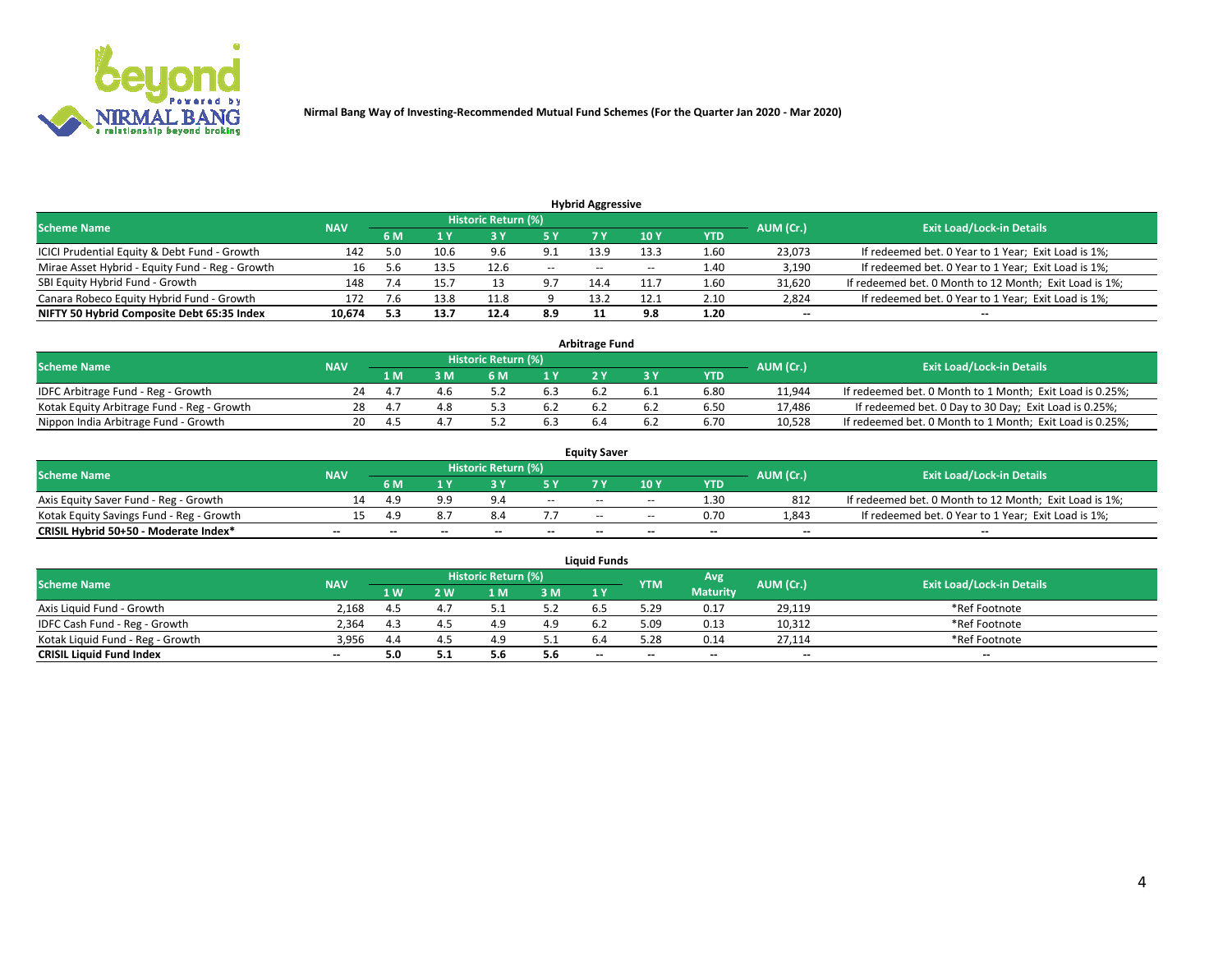

|                                               |            |          |     |                     |               | <b>Ultra Short Fund</b> |            |                 |           |                                  |
|-----------------------------------------------|------------|----------|-----|---------------------|---------------|-------------------------|------------|-----------------|-----------|----------------------------------|
| <b>Scheme Name</b>                            | <b>NAV</b> |          |     | Historic Return (%) |               |                         | <b>YTM</b> | Avg             | AUM (Cr.) | <b>Exit Load/Lock-in Details</b> |
|                                               |            | 1 M'     | 3 M | 6 M                 | 1 Y           | 3 Y                     |            | <b>Maturity</b> |           |                                  |
| IDFC Ultra Short Term Fund - Reg - Growth     |            |          |     |                     |               | $-$                     | 5.78       | 0.41            | 4,408     | Nil                              |
| Sundaram Ultra Short Term Fund - Reg - Growth |            | $\Delta$ | 4.8 | 5.6                 | $\sim$ $\sim$ | --                      | 5.57       | 0.29            | 362       | Nil                              |
| L&T Ultra Short Term Fund - Growth            |            |          |     |                     |               |                         |            | 0.49            | 2,454     | Nil                              |
| <b>NIFTY Ultra Short Duration Debt Index</b>  | 4,007      | 5.9      | 6.4 |                     | 7.7           |                         | --         | $-$             | $- -$     | $- -$                            |

| <b>Money Market Fund</b>                         |            |      |     |                     |        |     |            |                 |           |                                  |  |  |  |
|--------------------------------------------------|------------|------|-----|---------------------|--------|-----|------------|-----------------|-----------|----------------------------------|--|--|--|
| <b>Scheme Name</b>                               | <b>NAV</b> |      |     | Historic Return (%) |        |     | <b>YTM</b> | 'Avg            | AUM (Cr.) | <b>Exit Load/Lock-in Details</b> |  |  |  |
|                                                  |            | 1 M  | 3 M | 6 M                 | 1 Y    | 3Y  |            | <b>Maturity</b> |           |                                  |  |  |  |
| Aditya Birla Sun Life Money Manager Fund - Reg - | 266        |      | 5.9 | 6.9                 | 7.9    | 7.6 | 5.91       | 0.39            | 10,878    | Nil                              |  |  |  |
| Growth                                           |            |      |     |                     |        |     |            |                 |           |                                  |  |  |  |
| Franklin India Savings Fund - Growth             |            |      | 5.9 |                     | 8.3    |     | 5.75       | 0.38            | 4,724     | Nil                              |  |  |  |
| Nippon India Money Market Fund - Growth          | 2.995      | -5.4 |     |                     | 7.9    |     | 5.55       | 0.30            | 3,805     | Nil                              |  |  |  |
| <b>CRISIL Liquid Fund Index</b>                  | $- -$      | 5.6  | 5.6 | 5.9                 | $\sim$ | --  | --         | $\sim$          | $\sim$    | $\sim$                           |  |  |  |

| <b>Short Term Fund</b>                          |            |      |     |                     |     |            |            |                 |           |                                  |  |  |  |  |
|-------------------------------------------------|------------|------|-----|---------------------|-----|------------|------------|-----------------|-----------|----------------------------------|--|--|--|--|
| <b>Scheme Name</b>                              | <b>NAV</b> |      |     | Historic Return (%) |     |            | <b>YTM</b> | Avg             | AUM (Cr.) | <b>Exit Load/Lock-in Details</b> |  |  |  |  |
|                                                 |            | 1 M  | 3 M | 6 M                 | 1 Y | <b>3 Y</b> |            | <b>Maturity</b> |           |                                  |  |  |  |  |
| Axis Short Term Fund - Growth                   |            | 95   | 7.9 | 8.2                 | 9.7 |            | 6.65       | 2.50            | 4,404     | Nil                              |  |  |  |  |
| HDFC Short Term Debt Fund - Growth              |            | 10.1 |     | 8.6                 | 9.5 |            |            | 3.05            | 10,519    | Nil                              |  |  |  |  |
| IDFC Bond Fund - Short Term Plan - Reg - Growth | 41         |      | 7.4 | 8.4                 | 9.6 |            | 6.79       | 2.23            | 11,757    | Nil                              |  |  |  |  |
| Kotak Bond Short Term Fund - Reg - Growth       |            | 10.0 |     |                     | 9.4 | 6.9        |            | 2.94            | 10,602    | Nil                              |  |  |  |  |
| L&T Short Term Bond Fund - Reg - Growth         | 19.        | -8.5 | 6.9 |                     | 9.3 |            | 6.67       | 2.24            | 4,866     | Nil                              |  |  |  |  |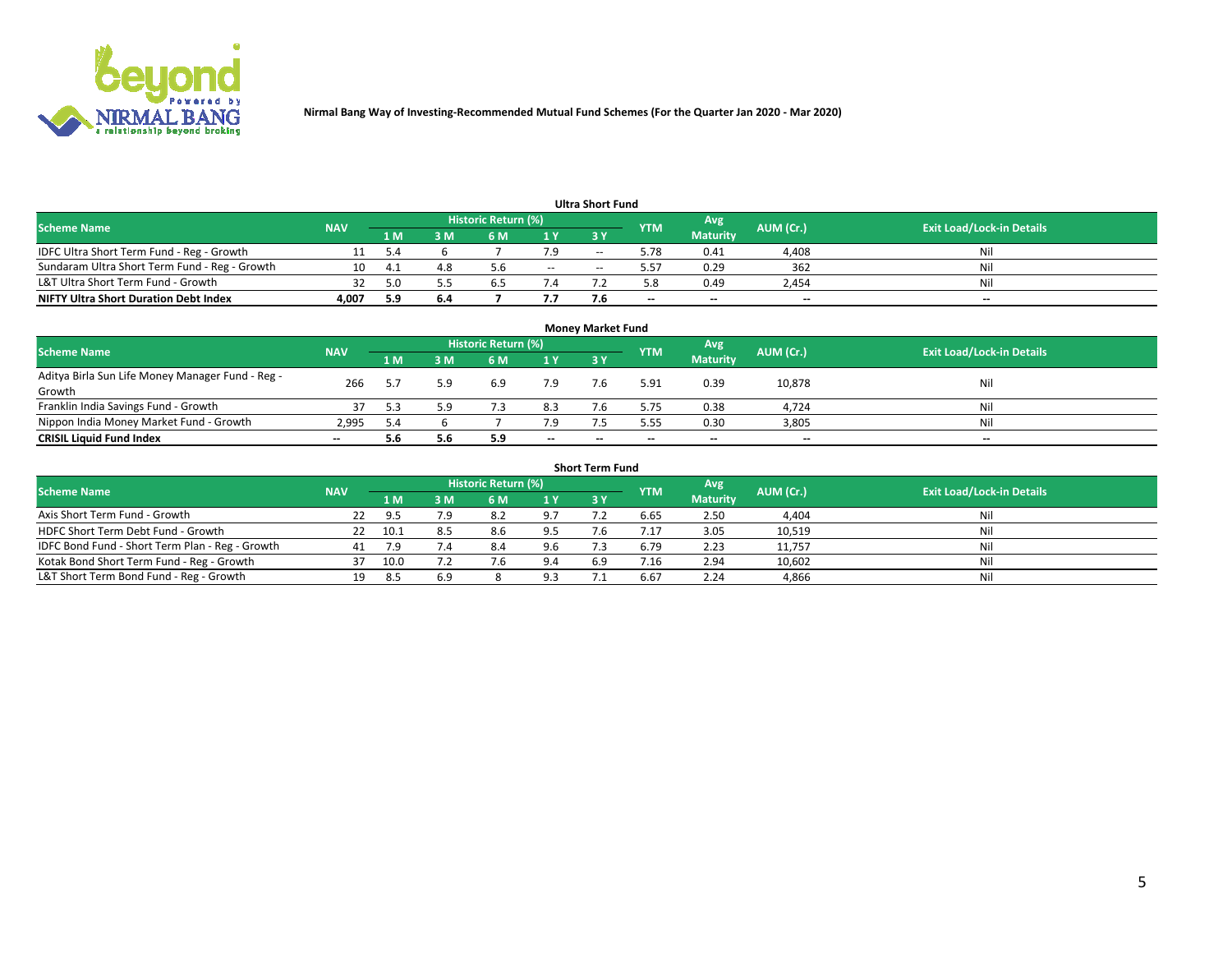

| <b>Low Duration Fund</b>                  |            |      |     |                     |                |           |            |                 |           |                                  |  |  |  |  |
|-------------------------------------------|------------|------|-----|---------------------|----------------|-----------|------------|-----------------|-----------|----------------------------------|--|--|--|--|
| <b>Scheme Name</b>                        | <b>NAV</b> |      |     | Historic Return (%) |                |           | <b>YTM</b> | Avg             | AUM (Cr.) | <b>Exit Load/Lock-in Details</b> |  |  |  |  |
|                                           |            | 1 M  | sм  | 6 M                 | 1 <sub>V</sub> | <b>3V</b> |            | <b>Maturity</b> |           |                                  |  |  |  |  |
| Axis Treasury Advantage Fund - Growth     | 2.226      | .b.b | b.b |                     | 8.6            |           |            | 0.90            | 3,949     | Nil                              |  |  |  |  |
| Canara Robeco Savings Fund - Reg - Growth |            |      | 59. | 6.9                 |                |           | 5.98       | 0.90            | 1,112     | Nil                              |  |  |  |  |
| IDFC Low Duration Fund - Reg - Growth     | 28         | 6.4  |     |                     | 8.2            |           | .88 د      | 0.79            | 5,323     | Nil                              |  |  |  |  |

| <b>Banking &amp; PSU Bond Funds</b>            |            |     |     |                            |      |           |            |                 |           |                                  |  |  |  |  |
|------------------------------------------------|------------|-----|-----|----------------------------|------|-----------|------------|-----------------|-----------|----------------------------------|--|--|--|--|
| <b>Scheme Name</b>                             | <b>NAV</b> |     |     | <b>Historic Return (%)</b> |      |           | <b>YTM</b> | Avg             | AUM (Cr.) | <b>Exit Load/Lock-in Details</b> |  |  |  |  |
|                                                |            | 1 M | sм  | 6 M                        |      | <b>3Y</b> |            | <b>Maturity</b> |           |                                  |  |  |  |  |
| HDFC Banking and PSU Debt Fund - Reg - Growth  |            | g q | 8.6 | 8.8                        | 10   |           | 7.24       | 3.05            | 4,848     | Ni                               |  |  |  |  |
| Kotak Banking and PSU Debt Fund - Reg - Growth | 46         |     |     | 70                         | 10.9 |           | 7.09       | 3.81            | 4,204     | Ni                               |  |  |  |  |
| IDFC Banking & PSU Debt Fund - Reg - Growth    |            | Q.  |     | 8.9                        | 11.1 |           | 6.95       | 3.14            | 12.627    | Ni                               |  |  |  |  |

| <b>Corporate Bond Funds</b>                         |            |      |     |                     |      |            |            |                 |           |                                                         |  |  |  |
|-----------------------------------------------------|------------|------|-----|---------------------|------|------------|------------|-----------------|-----------|---------------------------------------------------------|--|--|--|
| <b>Scheme Name</b>                                  | <b>NAV</b> |      |     | Historic Return (%) |      |            | <b>YTM</b> | Avg'            | AUM (Cr.) | <b>Exit Load/Lock-in Details</b>                        |  |  |  |
|                                                     |            | 1 M  | 3 M | 6 M                 | 1 Y  | <b>3 Y</b> |            | <b>Maturity</b> |           |                                                         |  |  |  |
| ICICI Prudential Corporate Bond Fund - Reg - Growth |            | 10.7 | 8.3 | 8.2                 | 9.8  |            | 6.96       | 2.40            | 11,339    | Nil                                                     |  |  |  |
| L&T Triple Ace Bond Fund - Reg - Growth             |            | 18.3 |     |                     | 12.7 | 6.3        | 7.58       | 8.28            | 2,298     | If redeemed bet. 0 Month to 3 Month; Exit Load is 0.5%; |  |  |  |
| Kotak Corporate Bond Fund - Std - Growth            | 2,651      | 8.0  | 7.4 | 8.4                 |      |            | 6.82       | 1.72            | 4,418     | Nil                                                     |  |  |  |

|                                                   |            |         |     |                            |     | <b>Credit Risk Fund</b> |            |                 |           |                                                           |
|---------------------------------------------------|------------|---------|-----|----------------------------|-----|-------------------------|------------|-----------------|-----------|-----------------------------------------------------------|
| <b>Scheme Name</b>                                | <b>NAV</b> |         |     | <b>Historic Return (%)</b> |     |                         | <b>YTM</b> | Avg             | AUM (Cr.) | <b>Exit Load/Lock-in Details</b>                          |
|                                                   |            | 1 M     | 3 M | 6 M                        | 1 Y | 3Y                      |            | <b>Maturity</b> |           |                                                           |
| <b>ICICI Prudential Credit Risk Fund - Growth</b> |            | 10.2    |     | 9.7                        | 9.5 |                         | 9.44       | 2.28            | 12,126    | If redeemed bet. 0 Year to 1 Year; Exit Load is 1%;       |
| Kotak Credit Risk Fund - Reg - Growth             |            | $-11.7$ | ۔ و | Ω.                         |     |                         | 8.94       | 2.70            | 5,043     | If redeemed bet. 0 Year to 1 Year; Exit Load is 1%;       |
|                                                   |            |         |     |                            |     |                         |            |                 |           | If redeemed bet. 0 Month to 12 Month; Exit Load is 3%; If |
| SBI Credit Risk Fund - Growth                     |            | 11.7    |     |                            |     |                         | 8.69       | 2.49            | 5,076     | redeemed bet. 12 Month to 24 Month; Exit Load is 1.5%; If |
|                                                   |            |         |     |                            |     |                         |            |                 |           | redeemed bet. 24 Month to 36 Month; Exit Load is 0.75%;   |